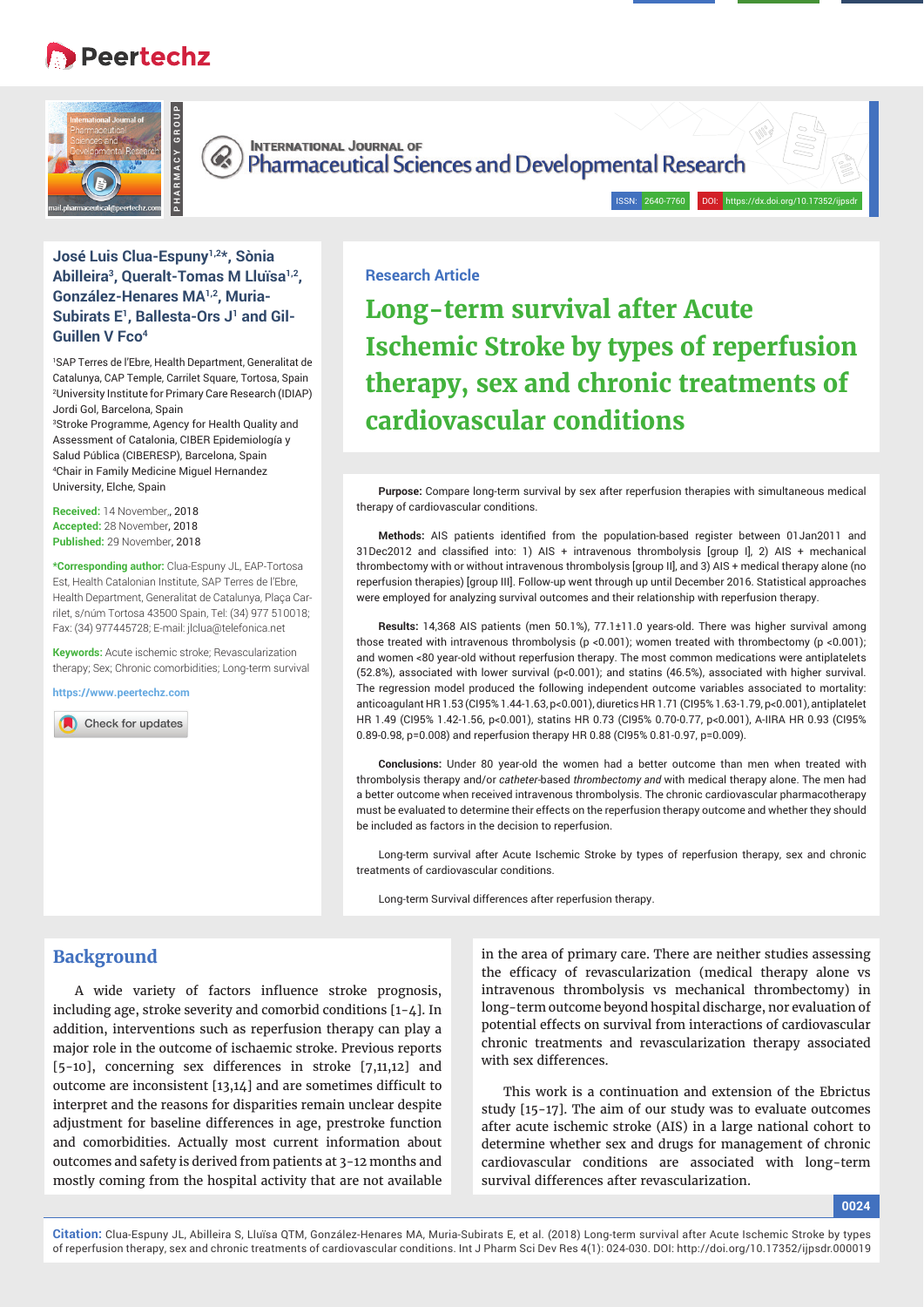## **Methods**

#### **Study design and setting**

**Data collection and study procedures:** This cohort study is based on AIS patients identified from the Minimum Basic Data Register at hospital discharge (CMBD-HA) through specific ICD-9 diagnostic and procedure codes. Access to population-based data was reached through the *Programa public d'Analítica de Dades per a la Recerca i la Innovació en Salut a Catalunya (PADRIS).* Study period was from 01Jan2011 through 31Dec2012 in Catalonia, Spain. Eligible patients were between the ages of 15 and 90 years. The study protocol, which is available at *Long survival after ischemic stroke and thrombolysis in Catalonia,* ClinicalTrials. gov number, NCT03247036, and has been certified by the Independent Ethics Committee (CEI) of University Institute for Primary Care Research (IDIAP) Jordi Gol, code 4R17/017.

The primary outcome was all-causes mortality at 5 years, according to the external certified registry. The study complies with the Helsinki Declaration and the local ethics committee requirements for clinical research.

#### **Case definition**

The automated operation of the PADRIS database retrieved all patients with a diagnosis code of AIS (codes 433.x1, 434. xx, and 436) with and without any of the following procedures codes: 99.10 "Injection or infusion of thrombolytic agent", 39.74 "Endovascular removal of obstruction from head and neck vessel(s)", and 38.91 "Arterial catheterization". According to ICD-9 procedure codes, the cohort was classified into:  $1$ ) AIS + intravenous thrombolysis [group I], 2) AIS + mechanical thrombectomy with or without intravenous thrombolysis [group II], and 3) AIS + medical therapy alone (no reperfusion therapies) [group III]. The total dose of thrombolytic agent was alteplase (0.9 mgr/kg not to exceed 90 mgr.) based on patient weight.

**The variables collected included:** date of hospital admission, date of discharge, age, sex, treatment group (I, II or III), medication dispensation from the Integral System of Electronic Prescription (SIRE) from at least three months before episode (anticoagulant, antiplatelets, statin, antidiabetics, diuretics, angiotensin converting enzyme inhibitor, angiotensin II receptor antagonists, and beta-blocker); and patient vital status (alive/dead), and date (day/month/year) of death from the *Central Register of people insured* (RCA). All these registries are population-based and managed by the Health Department, Government of Catalonia.

#### **Statistical analysis**

Statistical analysis was undertaken with the following: a) Descriptive study of basic statistics and standard deviation of key variables stratified by age and sex; b) The probability of survival was estimated by the Kaplan-Meier method, and the hazard ratio (HR) was obtained by using the Cox proportional hazard regression model. Mortality was interpreted as overall mortality. The variables were included in a multivariate model performed with adjustment for age, sex, and type of medication. The analysis and processing of data were performed using the SPSS 11.5 statistical package for Windows.

## **Results**

#### **Characteristics of the study population**

A total of 14,368 AIS patients were included (men 50.1%). Table 1 shows the baseline demographics and cardiovascular medication used. The average patient age was 77.1±11.0 years and average follow-up was 3.1±2.2 years. Men (74.2±11.1) were significantly younger ( $p$ <0.001) than women (80.0 $\pm$ 10.2). The most commonly medications were antiplatelets (52.8%) associated with lower survival outcome ( $p$ <0.001), and statins (46.5%), associated with higher survival outcome, independent of sex. Between the ages of 60 and 79 years, the most prescribed medications included anticoagulants (13.5-15.3%), antidiabetics (34-37.6%), statins (54.5-55.7%), diuretics (54.8%) and antiplatelets prescriptions which increased progressively from 44.4% at <60 years to 63.4% at >90 years.

#### **Mortality rates**

Overall, all-causes mortality was 43.8%, increasing from 17.1% <60 years up to 93.5% >90 years (Figure 1). The cumulative 5-year survival proportion was 0.30±0.06 among women and 0.38±0.02 among men (p<0.001) after stroke. The regression model produced the following independent outcome variables: anticoagulant HR 1.53 (CI95% 1.44-1.63, p<0.001), diuretics HR 1.71 (CI95% 1.63-1.79, p<0.001), antiplatelets HR 1.49 (CI95% 1.42-1.56, p<0.001), statins HR 0.73 (CI95% 0.70-0.77, p<0.001), A-IIRA HR 0.93 (CI95% 0.89-0.98, p=0.008) and reperfusion therapy HR 0.88 (CI95% 0.81-0.97, p=0.009).

941 patients (471 women) received intravenous thrombolysis [group I] and had better survival than those who did not receive it (p =0.001) with an adjusted hazard ratio (HR)  $0.83$ ,  $[0.764 -$ 0.913] at 5-year survival, higher among men (p=0.02) (Figure 2). Women were older than men (78.4±8.2 vs 73.4±10.0, p<0.001). A higher mortality was shown among those treated with diuretics (p<0.001) and/or antiplatelets (p =0.001) independent of sex. The multivariate regression model identified the following independent outcome variables: age HR 1.08 (CI95% 1.06- 1.09, p=0.001), diuretics HR 1.34 (CI95% 1.12-1.61, p<0.001), antiplatelets HR 1.34 (CI95% 1.12-1.60, p<0.001), anticoagulant HR 1.43 (CI95% 1.03-2.00, p=0.03) and antidiabetics HR 1.24 (CI95% 1.02-1.52, p=0.03). Of the 376 cases who were treated with thrombolysis therapy and/or *catheter-*based *thrombectomy*  [group II] the number was significantly higher among men (p=0.01), *but* resulted in better survival outcomes among women  $(p=0.05)$  (Figure 3) than men, and got the best survival profile among women (p <  $0.001$ ) (Figures 4,5).

13,051 (90.8% patients, women 50.0%) were treated with medical therapy alone [group III]. They were significantly older than those with reperfusion therapy (77.4±11.1 vs  $75.9\pm9.5$ , p<0.001), and women were significantly older than men (p<0.001) (80.3±10.1 vs 74.4±11.1). Overall, there was higher survival (p<0.001) among women under 80 years. The overall survival probability was 0.29±0.08 among women and 0.37±0.06 among men (p<0.001) 5 years after stroke. Mortality was higher among those treated with anticoagulants ( $p$ <0.001), diuretics (p<0.001), antiplatelets (p<0.001) and beta-blockers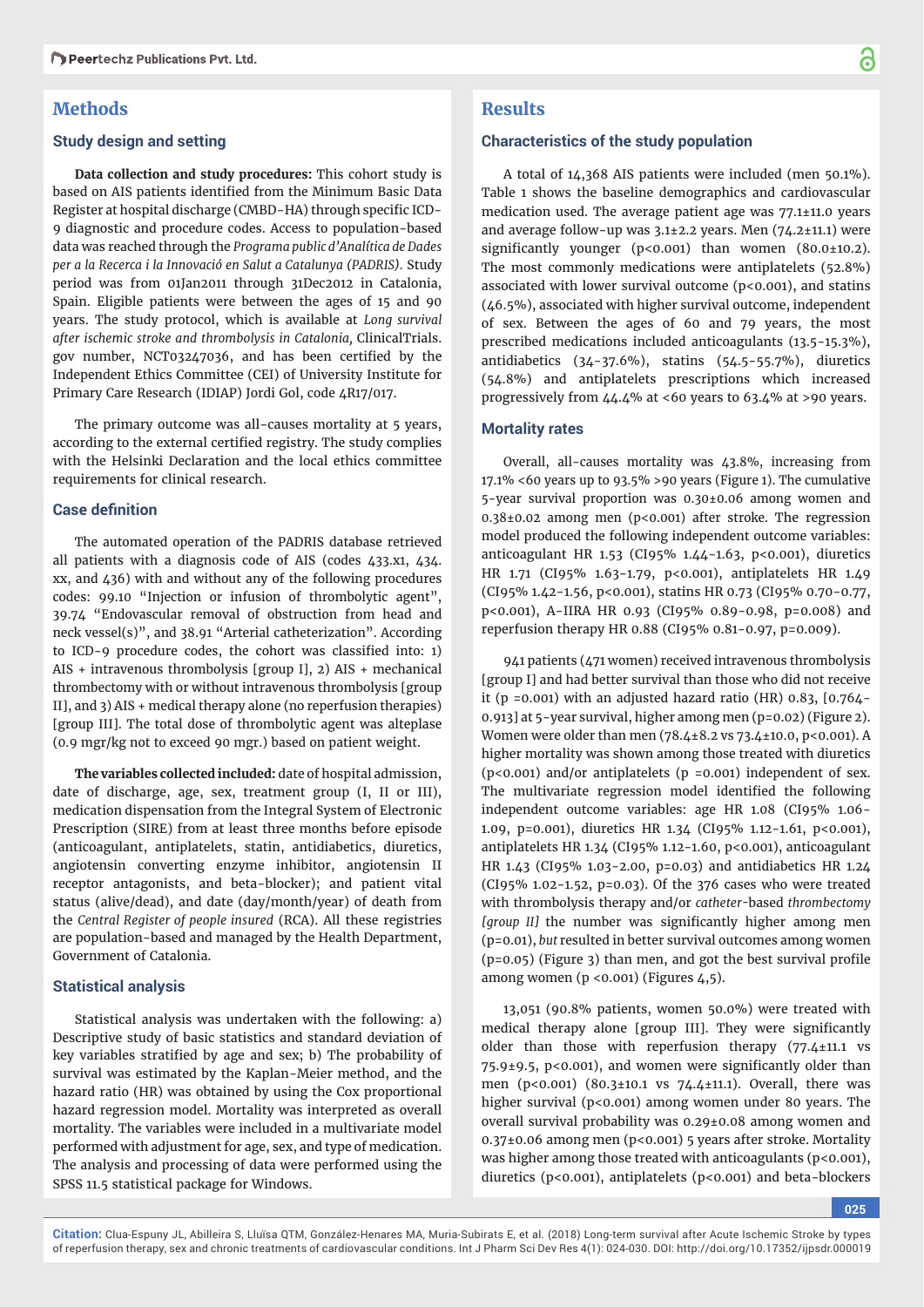**Table 1:** Baseline demographics and drugs for management of chronic conditions.

| <b>Variable</b>                                                                |                                                                       | medical therapy<br>including intravenous<br>thrombolysis<br>(Group I)     |                                                          |                                              | mechanical thrombectomy<br>with or without intravenous<br>thrombolysis<br>(Group II) |                                                                | p     |                                       | medical therapy alone (no<br>reperfusion therapies)<br>(Group III)              |                                                                                     | p.      |                                          |
|--------------------------------------------------------------------------------|-----------------------------------------------------------------------|---------------------------------------------------------------------------|----------------------------------------------------------|----------------------------------------------|--------------------------------------------------------------------------------------|----------------------------------------------------------------|-------|---------------------------------------|---------------------------------------------------------------------------------|-------------------------------------------------------------------------------------|---------|------------------------------------------|
|                                                                                | Women                                                                 | <b>Men</b>                                                                |                                                          | <b>All</b>                                   | Women                                                                                | <b>Men</b>                                                     |       | All                                   | Women                                                                           | <b>Men</b>                                                                          |         | All                                      |
| Cases number                                                                   | 471 (50.1)                                                            | 470 (49.9)                                                                | 0.335                                                    | 941                                          | 165 (43.9)                                                                           | 211(56.1)                                                      | 0.011 | 376                                   |                                                                                 | $6,530(50.0)$ 6,521 (50.0)                                                          | 0.782   | 13,051                                   |
| Age (average) ± SD                                                             | 78.4±8.2                                                              | 73.4±10.0                                                                 | <0.001                                                   | 75.9±9.5                                     | 70.48±11.2                                                                           | 68.64±11.                                                      | 0.110 | 69.45±11.1                            | $80.3 \pm 10.1$                                                                 | 74.4±11.1                                                                           | < 0.001 | 77.4±11.0                                |
| Age groups<br><15 year-old<br>15-59<br>60-69<br>70-79<br>80-89<br>>90 year-old | $\Omega$<br>15(3.2)<br>45(9.6)<br>158 (33.5)<br>230 (48.8)<br>23(4.9) | $\mathbf 0$<br>46 (9.8)<br>96(20.4)<br>185 (39.4)<br>135 (28.7)<br>8(1.7) | <0.001<br><0.001<br><0.001<br><0.001<br><0.001<br><0.001 | $\mathbf 0$<br>61<br>141<br>343<br>365<br>31 | $\Omega$<br>27(16.4)<br>36(21.8)<br>64(38.8)<br>38 (23.0)                            | $\mathbf{1}$<br>34(16.1)<br>63 (29.9)<br>90(42.7)<br>23 (10.9) | 0.019 | $\mathbf{1}$<br>61<br>99<br>154<br>61 | $\mathbf 0$<br>302(4.6)<br>532(8.1)<br>1655 (25.3)<br>3052 (46.7)<br>989 (15.1) | $\mathbf{1}$<br>661 (10.1)<br>1335 (20.5)<br>2080 (31.9)<br>2094 (32.1)<br>350(5.4) | < 0.001 | 1<br>963<br>1867<br>3735<br>5146<br>1339 |
| Anticoagulants<br>$(\%)$                                                       | 25(5.3)                                                               | 31(6.1)                                                                   | 0.243                                                    | 56(6.0)                                      | 33(20.0)                                                                             | 28 (13.3)                                                      | 0.053 | 61(16.2)                              | 949 (14.5)                                                                      | 782 (12.0)                                                                          | < 0.001 | 1731 (13.3)                              |
| Antiplatelets (%)                                                              | 226(48.0)                                                             | 264 (56.2)                                                                | 0.007                                                    | 490 (52.1)                                   | 61(37.0)                                                                             | 104(49.3)                                                      | 0.011 | 165(43.9)                             | 3216 (49.2)                                                                     | 3722 (57.1)                                                                         | < 0.001 | 6938 (53.2)                              |
| Statins (%)                                                                    | 201 (42.7)                                                            | 243(51.7)                                                                 | 0.003                                                    | 444 (47.2)                                   | 75 (45.5)                                                                            | 123(58.3)                                                      | 0.009 | 198 (52.7)                            | 2777 (42.5)                                                                     | 3255 (49.9)                                                                         | <0.001  | 6032 (46.2)                              |
| Antidiabetics (%)                                                              | 92(19.5)                                                              | 121(25.7)                                                                 | 0.014                                                    | 213(22.6)                                    | 33(20.0)                                                                             | 52(24.6)                                                       | 0.173 | 85 (22.6)                             | 1698 (26.0)                                                                     | 2138 (32.8)                                                                         | < 0.001 | 3836 (29.4)                              |
| Diuretics (%)                                                                  | 190 (40.3)                                                            | 133 (28.3)                                                                | <0.001                                                   | 323 (34.3)                                   | 58 (35.2)                                                                            | 50(23.7)                                                       | 0.010 | 108 (28.7)                            | 2953 (45.2)                                                                     | 2038 (31.3)                                                                         | < 0.001 | 4991 (38.2)                              |
| ACEIs (%)*                                                                     | 163 (34.6)                                                            | 155 (33.0)                                                                | 0.323                                                    | 318 (33.8)                                   | 57 (34.5)                                                                            | 74 (35.1)                                                      | 0.502 | 131 (34.8)                            | 2425 (37.1)                                                                     | 2652 (40.7)                                                                         | < 0.001 | 5077 (38.9)                              |
| All-RA $**$ (%)                                                                | 162 (34.4)                                                            | 127(27.0)                                                                 | 0.009                                                    | 289 (30.7)                                   | 47 (28.5)                                                                            | 61(28.9)                                                       | 0.511 | 108 (28.7)                            | 1975 (30.2)                                                                     | 1706 (26.2)                                                                         | < 0.001 | 3681 (28.2)                              |
| Beta-blocker (%)                                                               | 157 (33.3)                                                            | 147(31.3)                                                                 | 0.273                                                    | 304 (32.3)                                   | 49 (29.7)                                                                            | 75 (35.3)                                                      | 0.139 | 124 (33.0)                            | 1798 (27.5)                                                                     | 1616 (24.8)                                                                         | < 0.001 | 3414 (26.2)                              |
| Haemorrhagic<br>stroke post-                                                   | 6                                                                     | 4                                                                         | 0.075                                                    | 10                                           | $\mathbf{1}$                                                                         | 3                                                              | 0.587 | $\overline{4}$                        | 72                                                                              | 150                                                                                 | 0.075   | 222 (97.7)                               |
| Primary outcome<br>(mortality at 5<br>years) (%)                               | 252(50.1)                                                             | 221 (46.7)                                                                | 0.027                                                    | $\overline{7}$<br>3<br>4<br>(50.34)          | 57 (34.5)                                                                            | 92(43.6)                                                       | 0.053 | 149 (39.6)                            | 4005 (61.3)                                                                     | 3447 (52.9)                                                                         | < 0.001 | 7452 (57.1)                              |
| Cumulated<br>proportion<br>survival at 5 years                                 | 0.38                                                                  | 0.47                                                                      | 0.023                                                    | 0.42                                         | 0.56                                                                                 | 0.49                                                           | 0.116 | 0.52                                  | 0.29                                                                            | 0.37                                                                                | < 0.001 | 0.33                                     |



**Figure 1:** Overall mortality according to age (all cases).





thrombolysis [group II] according to sex.

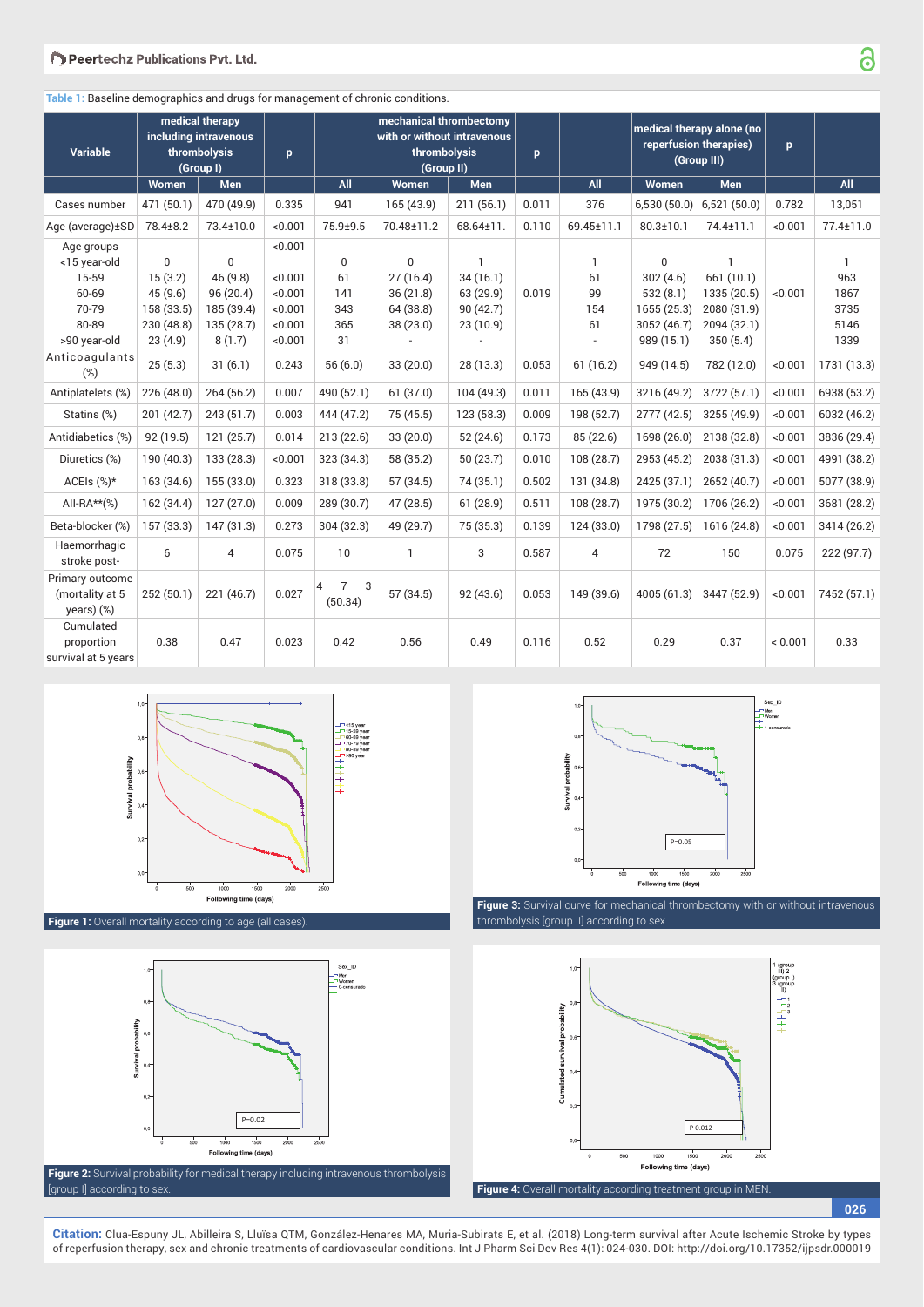$(p=0.02)$ ; but the survival was significantly longer if patients were treated with A-IIRA (p<0.001), antidiabetics (p<0.001) and statins (p<0.001) without differences by sex. The beta-blockers benefited only women and the antidiabetics benefited only men ( $p$ <0.001). The multivariate regression model identified the following independent outcome variables: A-IIRA HR 0.89 (CI95% 0.82-0.96, p=0.005), statins HR 0.90 (CI95% 0.84- 0.96, p=0.003), diuretics HR 1.48 (CI95% 1.38-1.59, p<0.001), anticoagulant HR 1.32 (CI95% 1.20-1.47, p<0.001), antiplatelets HR 1.16 (CI95% 1.08-1.25, p<0.001) and age HR 1.1 (CI95% 1.06-1.07, p<0.001).

## **Discussion**

This study brings results that reperfusion therapy seems to benefit women and men differently. We observed the following key findings: 1) IVT modifies the long-term survival expected in the natural course after AIS (Figure 6). 2) Women were significantly older in the group treated with medical therapy alone, but their survival was better than that of men over 80 years-old. 3) Some medications/drugs could be associated with a bad prognosis, and their use could be an indicator of that prognosis. 4) Women in the group of EVT with or without IVT showed better survival than men although our sample size was not sufficient to permit robust assessments. There is much strength to this large dataset and this paper tries to address long term outcomes after reperfusion with reference to sex, type of reperfusion therapy and other cardiovascular treatments.

Some authors [18] have suggested that these differences are multifactorial, but new data suggest that there are biological



**Figure 5:** Overall mortality according treatment group in WOMEN.



differences [19]. The challenge is whether these data can achieve better health outcomes through the selection of patients with a more favorable risk versus selection on the basis of reperfusion profile.

A greater understanding of the differences and similarities between males and females with respect to previous cardiovascular risk factors [1,17,18,20], previous physical or mental condition [21,22], response to acute stroke therapies, and recovery will hopefully lead to better outcomes in both sexes in the future.

The chronic cardiovascular medications used confirm epidemiological data of stroke-related risk factors and comorbid conditions in Catalonia  $[4]$ , highlighting that a higher percentage of men have been treated with antiplatelets (p=0.006), statins (p=0.001) and antidiabetics (p=0.002), apparently for more ischaemic comorbidities; and a higher percentage of women took AII-RA (p=0.026) and diuretics (p<0.001) possibly indicating a higher proportion of heart failure in that population. Possibly, the increase of mortality that is associated with cardiovascular pharmacotherapy is actually related to the basal comorbidities treated as diabetes mellitus, hypertension, heart failure, coronary artery diseases and/or atrial fibrillation. These comorbidities must be evaluated to determine their effects on the reperfusion therapy outcome and whether they should be included as factors in the decision to reperfusion [23].

The protective effects of statins and ARA-II are clearly independent of treatment with reperfusion therapy or the absence thereof. Statin use is widely delivered in patients who have previously suffered a stroke and were significantly more likely to survive compared with non-users [24,25]. Aspirin given together with a thrombolytic agent may worsen the risk-to-benefit ratio [26] probably due to cerebral hemorrhagic complications, but this problem was not investigated in our study. The anticoagulant treatment often has poor quality results and has been associated with high frequency of complications and poor outcome, but in selected NOAC treated patients with an acute stroke, endovascular thrombectomy is preferred if indicated and possible[27]. The use of antidiabetics was associated with higher survival in the group I, differing with results [1] that showed higher death rates among women, and higher long-term mortality in patients with diabetes [28]. Although diabetes is not a contraindication for thrombolysis therapy, patients with diabetes are often undertreated [29] and could have a sampling bias.

Previous clinical trials have largely ignored the potential for sex-specific responses to treatments  $[30,31]$ . It may be that the beneficial impact of reperfusion therapy could be neutralized by basal comorbidities and/or their treatment, or perhaps the mortality outcome of the reperfusion therapy depends more on the comorbidities profile. The development of computerized decision tools [32,33] that examine factors such as age, sex, cardiovascular comorbidities and their treatment may support the optimization of decision making to further improve EVT effectiveness as standard care for eligible patients [34] and seamlessly support different approaches to decision-making about reperfusion therapy. Eventually, the results of controlled trials [2,35-38] have confirmed the safety and efficacy of EVT and its importance for the advancement of stroke care [39], but have not been evaluated different effects by sex and comorbidities.

**027**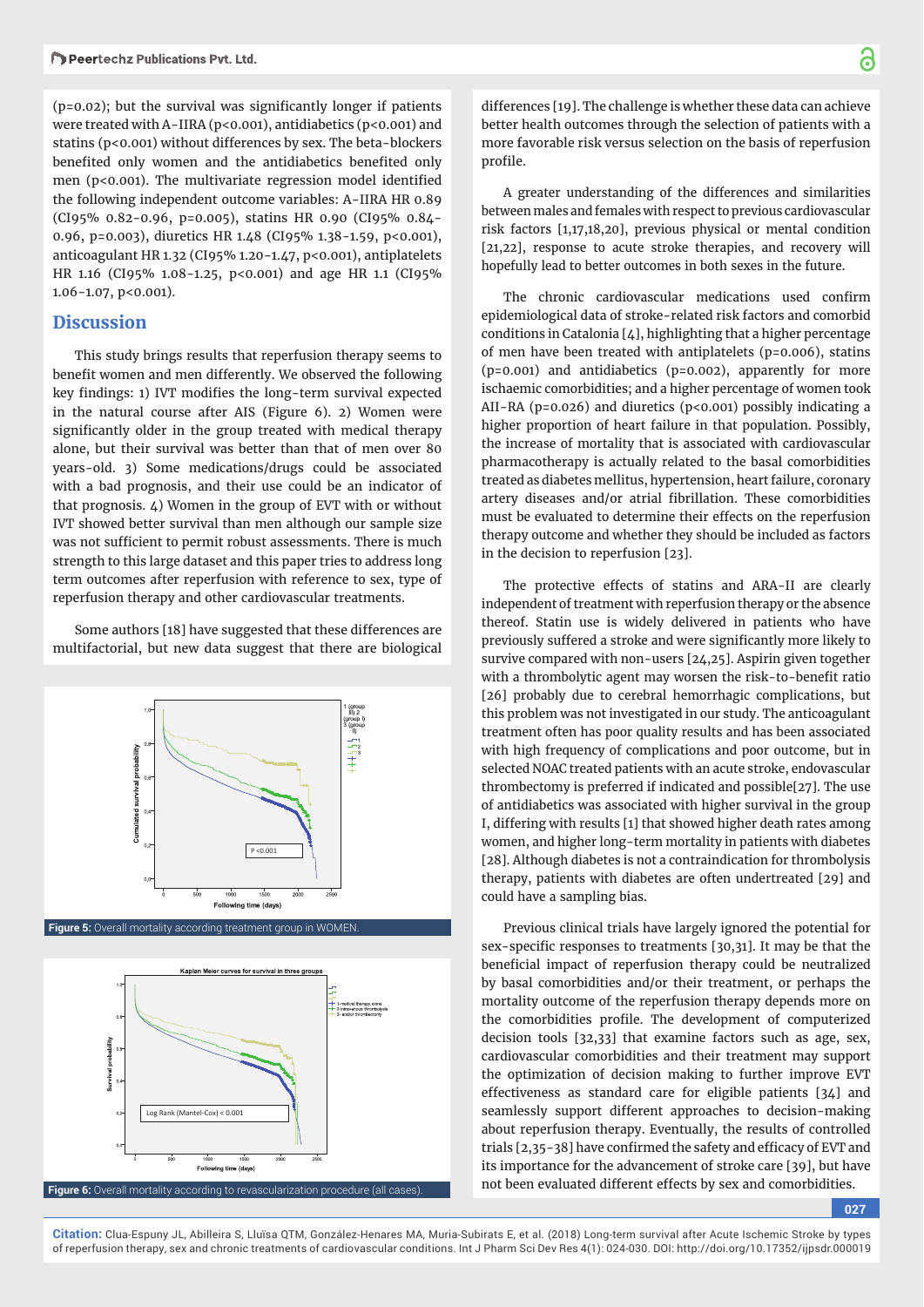There are some limitations to our study. It is a large but limited observational registry and putting these all together into one analysis can make it difficult to minimizing the possible bias that exists in non randomized data, but primary randomization of sex is not possible, as sex is a nature-determined factor. Our results were limited to patients treated with reperfusion therapy and drugs for management of chronic conditions. The accessibility to procedure includes variations between different areas, and the type and quality of revascularization that patients can access often will depend on where they live particularly in the rural and remote areas.

## **Conclusion**

Men and women have different prognoses after revascularization treatment for acute ischemic stroke. Under 80 yearold the women appear to have a better outcome than men when treated with thrombolysis therapy and/or *catheter-*based *thrombectomy and* with medical therapy alone. The men appear to have a better outcome than women when received intravenous thrombolysis. The chronic cardiovascular pharmacotherapy must be evaluated to determine their effects on the reperfusion therapy outcome and whether they should be included as factors in the decision to reperfusion.

#### **Compliance with ethical standards**

The study have been approved by the appropriate institutional and/or national research ethics committee and have been performed in accordance with the ethical standards as laid down in the 1964 Declaration of Helsinki and its later amendments or comparable ethical standards. Ethics approval was granted by the Ethics Committee at the Research Institute of Primary Care Jordi Gol i Gurina (IDIAP), Health Department, Generalitat de Cataluña, code code 4R17/017.

Registry information was collected from the governmentrun healthcare provider responsible for all inpatient care in the county without contact with participants in order to gather data from the study. Identifying details of the records were excluded to achieve a complete anonymity. For this type of study formal consent is not required. This cohort study is based on AIS patients identified from the Minimum Basic Data Register at hospital discharge (CMBD-HA) through specific ICD-9 diagnostic and procedure codes. The study protocol is available at *Long survival after ischemic stroke and thrombolysis in Catalonia,* ClinicalTrials.gov number, NCT03247036.

## **Acknowledgement**

The authors wish to thank the research group Ebrictus for providing assistance and support to this manuscript; as well This study has been made using the "*Programa public d'Analítica de Dades per a la Recerca I la Innovació en Salut a Catalunya – PADRIS* by Carles Rubies I Feijoo for his technical support from AquAS (Agència de Qualitat I Avaluació Sanitàries de Catalunya).

#### **Availability of data and material**

Currently the datasets used and/or analyzed during the current study are available from the corresponding author on

reasonable request. All data generated or analyzed during this study will be included in ClinicalTrials.gov ID: NCT03247036 after completing their validation. *Competing interests*: "The authors declare that they have no competing interests"

#### **Funding**

This research received no specific grant from any funding agency in the public, commercial, or not-for-profit sectors.

#### **Author's contributions**

All authors have read and approved the final version of the manuscript. Consent to submit has been received explicitly from all co-authors, as well as from the responsible authorities at the institute/organization where the work has been carried out. Authors whose names appear on the submission have contributed sufficiently to the scientific work and therefore share collective responsibility and accountability for the results.

JC-E: has made substantial contributions to conception and design, acquisition of data, analysis and interpretation of data, and involved in drafting the manuscript, revising it critically for important intellectual content, and giving final approval of the version to be published ensuring that questions related to the accuracy or integrity of any part of the work are appropriately investigated and resolved.

SA: has made substantial contributions to conception and design, acquisition of data, analysis and interpretation of data, and involved in drafting the manuscript, revising it critically for important intellectual content, and giving final approval of the version to be published ensuring that questions related to the accuracy or integrity of any part of the work are appropriately investigated and resolved.

MQ-T has made substantial contributions to conception and design, acquisition of data, analysis and interpretation of data, and involved in drafting the manuscript.

MG-H: has made substantial contributions to conception and design, acquisition of data, analysis and interpretation of data, and involved in drafting the manuscript and revising it critically for important intellectual content; or analysis and interpretation of data; given final approval of the version to be published.

EM-S: has made substantial contributions to conception and design, acquisition of data, analysis and interpretation of data, and involved in drafting the manuscript, and revising it critically for important intellectual content.

JB-O: has made substantial contributions to conception and design, acquisition of data, analysis and interpretation of data, and involved in drafting the manuscript, and revising it critically for important intellectual content.

VG-G: has made substantial contributions to conception and design and interpretation of data giving final approval of the version to be published and ensuring that questions related to the accuracy or integrity of any part of the work are appropriately investigated and resolved and giving final approval of the version to be published.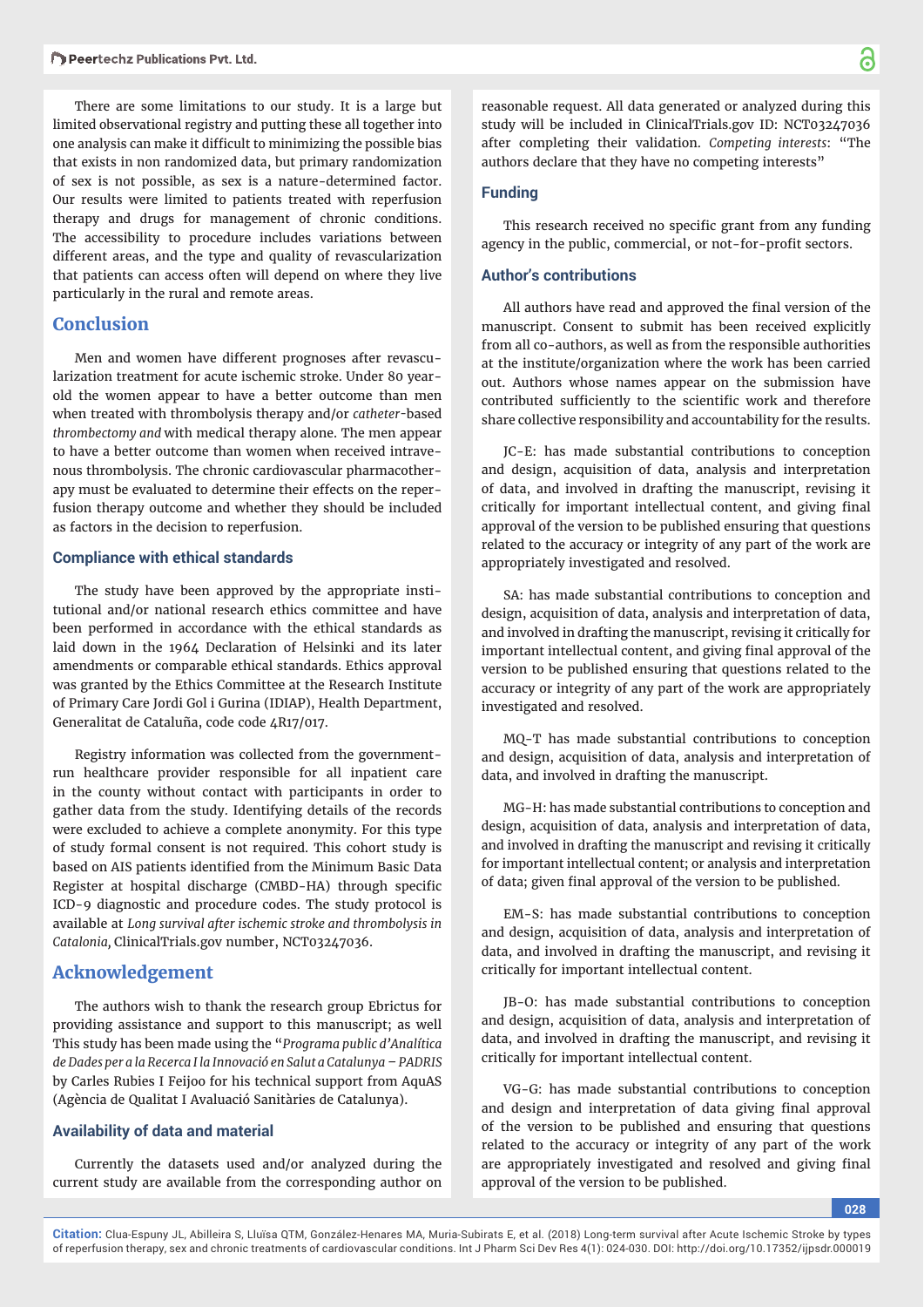## **References**

- 1. Eriksson M, Carlberg B, Eliasson M (2012) The Disparity in Long-Term Survival after a First Stroke in Patients with and without Diabetes Persists: The Northern Sweden MONICA Study. Cerebrovasc Dis 34: 153-160. **Link:** https://goo.gl/8gsVHm
- 2. Jovin TG, Chamorro A, Cobo E, de Miquel MA, Molina CA, et al. (2015) Thrombectomy within 8 Hours after Symptom Onset in Ischemic Stroke. N Engl J Med 372: 2296-2306. Link: https://goo.gl/1jKajD
- 3. Clua-Espuny JL, Ripolles-Vicente R, Forcadell-Arenas T, Gil-Guillen VF, Queralt-Tomas ML, et al. (2015) Sex Differences in Long-Term Survival after a First Stroke with Intravenous Thrombolysis: Ebrictus Study. Cerebrovasc Dis Extra 5: 95-102. **Link:** https://goo.gl/bzLqsB
- 4. Audit Clínic de l'Ictus (2015) Catalunya Pla Director de la omputer vascular cerebral. Sistema OnLine d'Informació de l'Ictusaguti Teleictus. Catalunya 2014. **Link:** https://goo.gl/WbvZgC
- 5. Eriksson M, Glader EL, Norrving B, Terént A, Stegmayr B (2009) Sex Differences in Stroke Care and Outcome in the Swedish National Quality Register for Stroke Care. Stroke 40: 909-914. **Link:** https://goo.gl/5wqfGL
- 6. Förster A, Gass A, Kern R, Wolf ME, Ottomeyer C, et al. (2009) Gender Differences in Acute Ischemic Stroke. Etiology, Stroke Patterns and Response to Thrombolysis. Stroke. 2009; 40: 2428-2432. **Link:** https://goo.gl/ABwLUU
- 7. Lorenzano S, Ahmed N, Falcou A, Mikulik R, Tatlisumak T, et al. (2013) Does Sex Influence the Response to Intravenous Thrombolysis in Ischemic Stroke? Stroke 44: 340-3406. **Link:** https://goo.gl/U5GHD2
- 8. Gargano JW, Reeves MJ; Paul Coverdell National Acute Stroke Registry Michigan Prototype Investigators (2007) Sex differences in stroke recovery and stroke-specific quality of life: Results from a statewide stroke registry. Stroke 38: 2541-2548. **Link:** https://goo.gl/ahs3JZ
- 9. Niewada M, Kobayashi A, Sandercock PA, Kaminski B, Czlonkowska A (2005) Influence of gender on baseline features and clinical outcomes among 17,370 patients with confirmed ischaemic stroke in the international stroke trial. Neuroepidemiology 24: 123-128. **Link:** https://goo.gl/uvfT5z
- 10. Kent DM, Buchan AM, Hill MD (2008) The gender effect in stroke thrombolysis. Of CASES, controls, and treatment-effect modification. Neurology 71: 1080-1083. **Link:** https://goo.gl/CbpTkP
- 11. Meseguer E, Mazighi M, Labreuche J, Arnaiz C, Cabrejo L, et al. (2009) Outcomes of Intravenous Recombinant Tissue Plasminogen Activator Therapy According to Gender. A Clinical Registry Study and Systematic Review. Stroke 40: 2004-2010. **Link:** https://goo.gl/1NjMhd
- 12. Clua-Espuny JL, Ripolles-Vicente R, Lopez-Pablo C, Panisello-Tafalla A, et al. (2015) Diferenciasen la supervivencia después de un episodio de ictus tratado con fibrinólisis. Estudio Ebrictus. Aten Primaria 47: 108-116. Link: https://goo.gl/ZSNSvx
- 13. Buijs JE, Uyttenboogaart M, Brouns R, de Keyser J, Kamphuisen PW, et al. (2016) The Effect of Age and Sex on Clinical Outcome after Intravenous Recombinant Tissue Plasminogen Activator Treatment in Patients with Acute Ischemic Stroke. J Stroke Cerebrovasc Dis 25: 312-316. **Link:** https://goo.gl/1bDVMD
- 14. Phan HT, Blizzard CL, Reeves MJ, Thrift AG, Cadilhac D, et al. (2017) Sex Differences in Long-Term Mortality After Stroke in the INSTRUCT (INternational STRoke oUtComes sTudy): A Meta-Analysis of Individual Participant Data. Circ Cardiovasc Qual Outcomes 10: pii: e003436. **Link:** https://goo.gl/AF5zkY
- 15. Clua-Espuny JL, Piñol-Moreso JL, Panisello-Tafalla A, Lucas-Noll J, Gil-Guillen VF, et al. (2012) Estudio Ebrictus. Resultados funcionales, supervivencia y años potenciales de vida perdidos después del primer episodio de ictus. Aten Primaria 44: 223-231. **Link:** https://goo.gl/GZURvw
- 16. Clua-Espuny JL, Piñol-Moreso JL, Gil-Guillén JF, Orozco-Beltran D, Panisello-Tafalla A, et al. (2012) La atención sanitaria del ictus en el áreaTerres de l'Ebre desde la implantación del Código Ictus: Estudio Ebrictus. Med Clín 138: 609- 611. **Link:** https://goo.gl/Q5gSRn
- 17. Clua-Espuny JL, Garcés-Redondo M, Lucas-Noll J, Panisello-Tafalla A, Queralt-Tomas ML (2014) Stroke Epidemiology, Survival and Disability in A Mediterranean Population According Malmgren's Criteria. Ebrictus Cohort. Ann Vasc Med Res 1: 1004. **Link:** https://goo.gl/Z6XWCo
- 18. Mehndiratta P, Wasay M, Mehndiratta MM (2015) Implications of Female Sex on Stroke Risk Factors, Care, Outcome and Rehabilitation: An Asian Perspective. Cerebrovasc Dis 39: 302-308. **Link:** https://goo.gl/G9CVr8
- 19. Hametner C, Ringleb P, Kellert L (2015) Sex and Hemisphere A Neglected, Nature-Determined Relationship in Acute Ischemic Stroke. Cerebrovasc Dis 40: 59-66. **Link:** https://goo.gl/3rha8A
- 20. Queralt-Tomas ML, Panisello-Tafalla A, González-Henares A, Clua-Espuny JL, Campo-Tamayo W, et al. (2017) Complex Chronic Patients and Atrial Fibrillation: Association with Cognitive Deterioration and Heart Failure. J Clin Exp Res Cardiol 3: 104. **Link:** https://goo.gl/rRJhCD
- 21. Zupanic E, von Euler M, Kåreholt I, Escamez BC, Fastbom J, Norrving B, et al. (2017) Thrombolysis in acute ischemic stroke in patients with dementia. A Swedish registry study. Neurology 89: 1860-1868. **Link:** https://goo.gl/QEnKQg
- 22. Clua-Espuny JL, González-Henares MA, Queralt-Tomas ML, Campo-Tamayo W, Muria-Subirats E, et al. (2017) Mortality and Cardiovascular Complications in Older Complex Chronic Patients with Type 2 Diabetes. Biomed Res Int 2017: 6078498: 6. **Link:** https://goo.gl/Z8tpwc
- 23. Van der Berg SA, Mulder MJHL, Goldhoorn RB, Coutinho JM, Roozenbeek B, et al. (2018) Blood pressure and functional outcome after endovascular treatment: Results from the MR CLEAN Registry. Large Clinical Trials 2. 4<sup>th</sup> European Stroke Organisation Conference, 16-18 May 2018/ Gothenburg, Sweden. **Link:** https://goo.gl/HsT7JK
- 24. Ishikawa H, Wakisaka Y, Matsuo R, Makihara N, Hata J, et al. (2016) Influence of Statin Pretreatment on Initial Neurological Severity and Short-Term Functional Outcome in Acute Ischemic Stroke Patients: The Fukuoka Stroke Registry. Cerebrovasc Dis 42: 395-403. **Link:** https://goo.gl/MtNdwx
- 25. Aboa-Eboulé C, Binquet C, Jacquin A, Hervieu M, Bonithon-Kopp C, et al. (2012) Effect of previous statin therapy on severity and outcome in ischemic stroke patients: a population-based study. J Neurol 260: 30-37. **Link:** https://goo.gl/k1nd8Q
- 26. Ciccone A, Motto C, Aritzu E, Piana A, Candelise L (2000) Negative Interaction of Aspirin and Streptokinase in Acute Ischemic Stroke: Further Analysis of the Multicenter Acute Stroke Trial-Italy. Cerebrovasc Dis 10: 61-64. **Link:** https://goo.gl/LjUahQ
- 27. Steffel J, Heidbuchel H (2018) 'Ten Commandments' of the EHRA Guide for the Use of NOACs in AF. Eur Heart J 39: 1322–1329. **Link:** https://goo.gl/mfoJmT
- 28. Nikneshan D, Raptis R, Pongmoragot J, Zhou L, Johnston SC, Saposnik G, et al. (2013) Predicting Clinical Outcomes and Response to Thrombolysis in Acute Stroke Patients With Diabetes. Diabetes Care 36: 2041-2047. **Link:** https://goo.gl/p6V2Y5
- 29. Reeves MJ1, Vaidya RS, Fonarow GC, Liang L, Smith EE, et al. (2010) Get with the Guidelines Steering Committee and Hospitals. Quality of care and outcomes in patients with diabetes hospitalized with ischemic stroke: findings from Get with the Guidelines-Stroke. Stroke 41: e409-e417. **Link:** https://goo.gl/yUBmjT
- 30. Simpson CR, Wilson C, Hannaford PC, Williams D (2005) Evidence for age and sex differences in the secondary prevention of stroke in Scottish primary care. Stroke 36: 1771-1775. **Link:** https://goo.gl/oQngWK
- 31. Ankolekar S, Rewell S, Howells DW, Bath PMW (2012) The Influence of Stroke Risk Factors and Comorbidities on Assessment of Stroke Therapies in Humans and Animals. Int J Stroke 7: 386-397. **Link:** https://goo.gl/E772S2

**029**